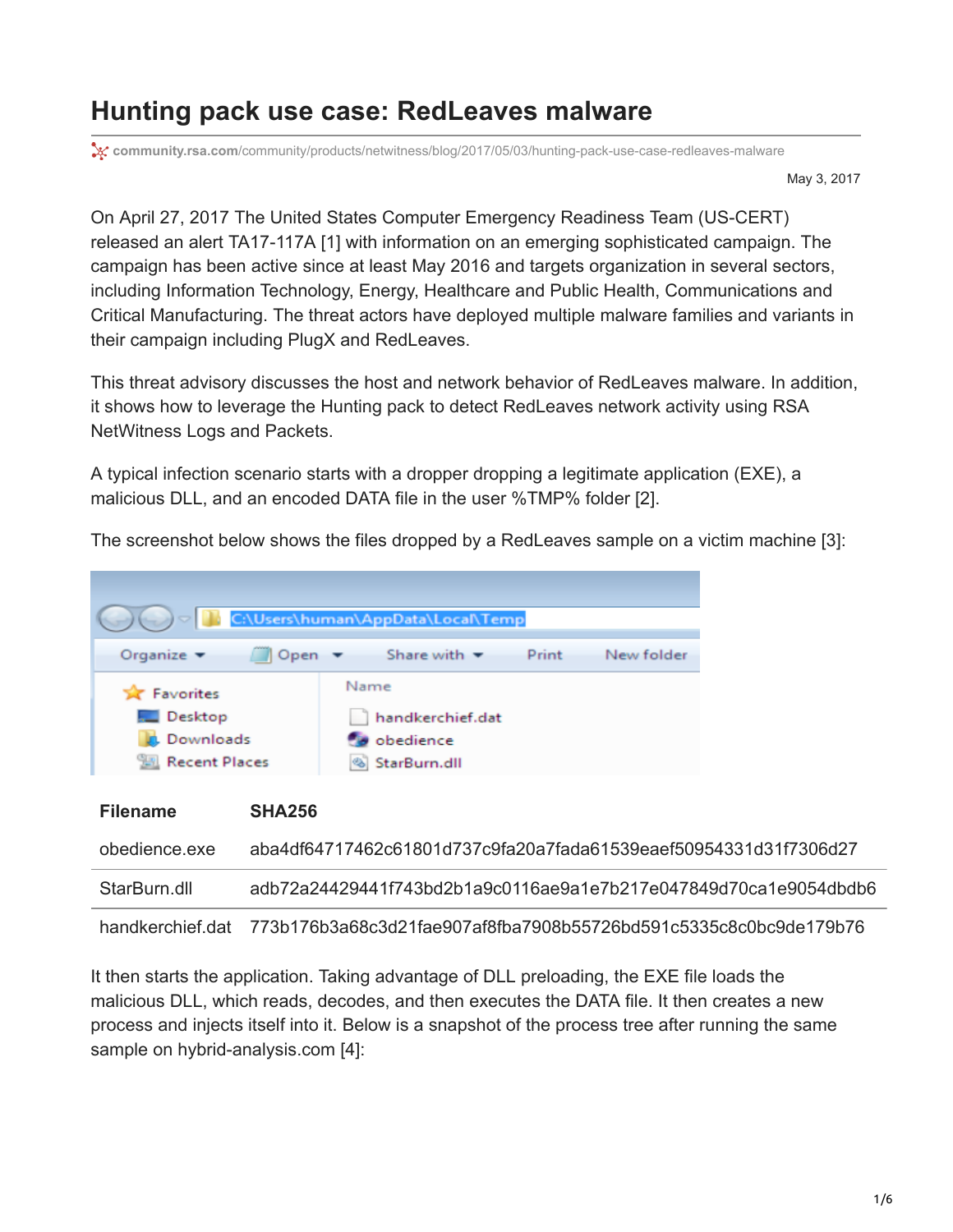## **Hybrid Analysis**

Tip: Click an analysed process below to view more details.

Analysed 3 processes in total (System Resource Monitor).

L annut Sample (PID: 2432) 国  $\overline{\phantom{a}}$  obedience.exe (PID: 2536)  $\overline{\phantom{a}}$  $\overline{a}$  iexplore.exe (PID: 2412)  $\Phi \rightleftarrows$ 

To ensure that one instance of the malware is running on an infected system, the malware creates a mutant. In this case, it is vv11287GD. To gain persistency on the system, the malware creates a link in the Startup folder pointing to the legitimate application dropped in the %TEMP% folder.

The malware starts beaconing to its C2 server using raw TCP over port 443 as follows:

|                                                                                                                                                                                                                 | service                                                                  |  |  |  |  |  |  |  |  | id<br>264314 |  | type |  | <b>Network Session</b>                             |                         | source |                                                                 | : 49162 | destination<br>: 443 | service<br>$\Omega$ |
|-----------------------------------------------------------------------------------------------------------------------------------------------------------------------------------------------------------------|--------------------------------------------------------------------------|--|--|--|--|--|--|--|--|--------------|--|------|--|----------------------------------------------------|-------------------------|--------|-----------------------------------------------------------------|---------|----------------------|---------------------|
| <b>The Request &amp; Response <math>\odot</math> <math>\blacksquare</math></b> Top To Bottom $\odot$ $\blacksquare$ View Hex $\odot$ $\blacktriangleright$ Actions $\odot$ $\blacksquare$ Open Event in New Tab |                                                                          |  |  |  |  |  |  |  |  |              |  |      |  |                                                    |                         |        |                                                                 |         |                      |                     |
|                                                                                                                                                                                                                 | Request                                                                  |  |  |  |  |  |  |  |  |              |  |      |  |                                                    |                         |        |                                                                 |         |                      |                     |
|                                                                                                                                                                                                                 |                                                                          |  |  |  |  |  |  |  |  |              |  |      |  |                                                    |                         |        | 00000000 : 86 08 00 00 7a 8d 9b dc 89 00 00 00 -- -- -- -- [  z |         |                      |                     |
|                                                                                                                                                                                                                 | 00000000 : 3275636b3175636b<br>00000016: 4f d5 95 07 3e 8e 2a 26         |  |  |  |  |  |  |  |  |              |  |      |  | 50 b3 03 72 99 d5 c4 d4                            | e2 be ba d4 2d 7a 58 da |        | $[$ 2uckluck -zX. $]$<br>$[0>.*⪻]$                              |         |                      |                     |
|                                                                                                                                                                                                                 | 00000032 : 2e e6 a5 1d c5 f5 a0 c7<br>00000048 : a4 af 88 85 ad 3f 7b 3c |  |  |  |  |  |  |  |  |              |  |      |  | b0 0c ca 99 1a 32 93 a5<br>0b a2 65 15 46 f9 e0 le |                         |        | $\lceil$ 2 1<br>$[?$ {< $]$                                     |         |                      |                     |
|                                                                                                                                                                                                                 | 00000064 : ad a9 80 75 68 31 6f dl                                       |  |  |  |  |  |  |  |  |              |  |      |  | 89 1c 37 7d 91 62 13 63                            |                         |        | $\lceil$ uhlo.  7 }. b. c 1                                     |         |                      |                     |
|                                                                                                                                                                                                                 | 00000080: dd 5f 90 46 7f 73 2b 3f                                        |  |  |  |  |  |  |  |  |              |  |      |  |                                                    | le 97 2d 98 aa c4 41 9a |        | $[ F. s+? A. ]$                                                 |         |                      |                     |
|                                                                                                                                                                                                                 | 00000096: 4c 0b 13 b9 30 53 7c b2                                        |  |  |  |  |  |  |  |  |              |  |      |  | 90 99 45 c1 c1 bd 63 03                            |                         |        | [L0S], LEc.]                                                    |         |                      |                     |
|                                                                                                                                                                                                                 | 00000112: 9d f4 2b 2a 23 3f 6e 10                                        |  |  |  |  |  |  |  |  |              |  |      |  |                                                    | ce 96 f7 65 69 f2 d6 da |        | $[  + * \#?n. e]  ]$                                            |         |                      |                     |
|                                                                                                                                                                                                                 | $00000128$ : 58 bc 4b 2d 2d 98 66 6b ed -- -- -- -- -- -- --             |  |  |  |  |  |  |  |  |              |  |      |  |                                                    |                         |        | $K.K--.fk$ .                                                    |         |                      |                     |

As explained in the alert issued by US-CERT, the payload follows two 12-bytes fixed length headers. The first header comes in its own packet, the second header and the payload in a separate packet in the same TCP stream. The first four bytes of the second header (0x3275636b) represent the length of the encrypted and compressed payload (XOR encoded with the first four bytes of the RC4 key), the second four bytes of the second header (0x3175636b) represent the length of the decrypted and decompressed payload (XOR encoded with the first four bytes of the RC4 key).

Analyzing the strings in the address space of the injected process; in this case iexplore.exe; suggests that the RC4 key is Lucky123 with null byte appended: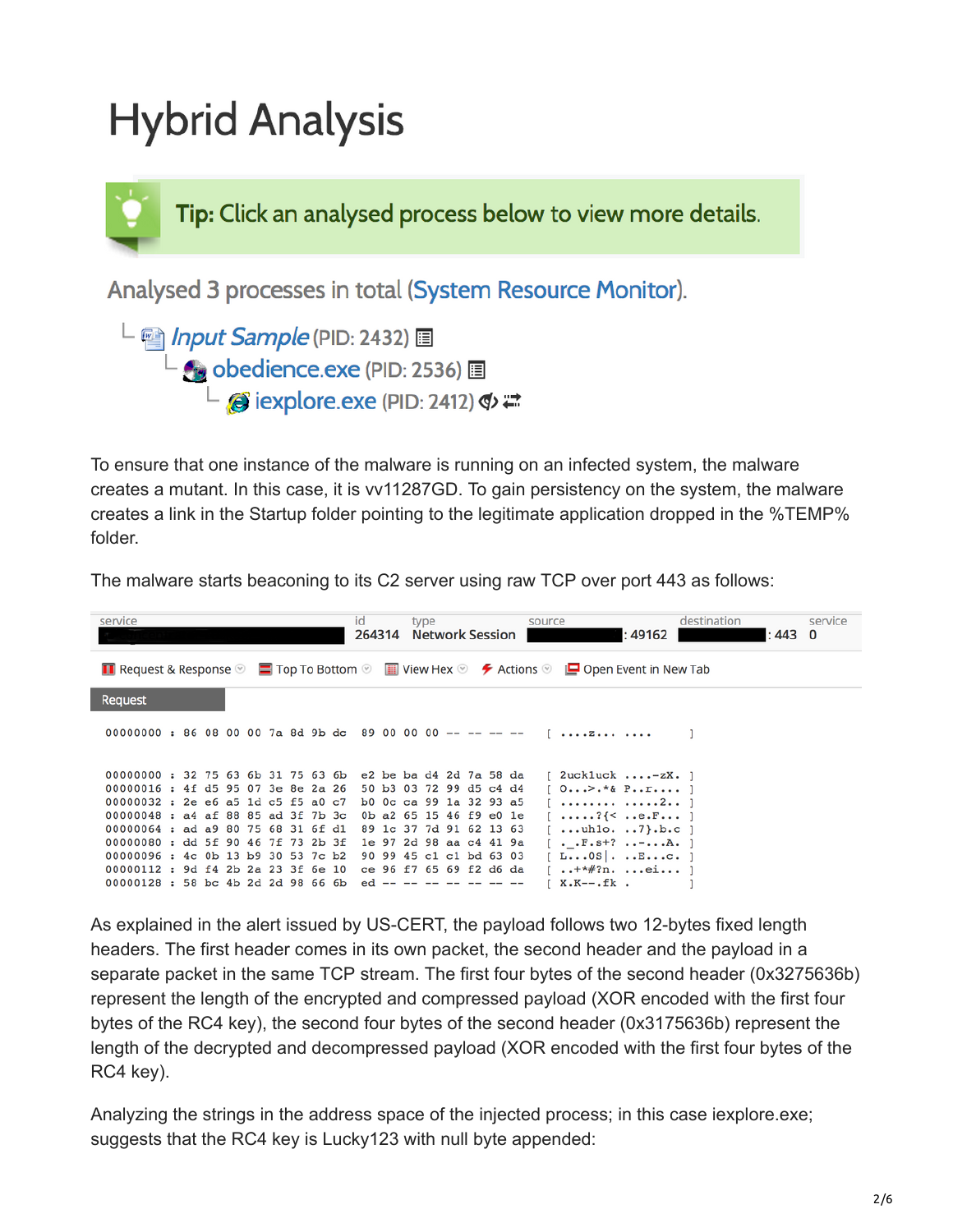| <b>E.'</b> iexplore.exe (2216) (0x559000 - 0x583000) |            |          |                |              |          |          |                |          |          |                      |          |                  |                |            |          |                | $\overline{\phantom{a}}$ $\overline{\phantom{a}}$ $\overline{\phantom{a}}$ $\overline{\phantom{a}}$ |
|------------------------------------------------------|------------|----------|----------------|--------------|----------|----------|----------------|----------|----------|----------------------|----------|------------------|----------------|------------|----------|----------------|-----------------------------------------------------------------------------------------------------|
|                                                      |            |          |                |              |          |          |                |          |          |                      |          |                  |                |            |          |                |                                                                                                     |
| 00000b50 00 00 00                                    |            |          | 00             | 00           |          | 0000     | 00             | 00       | 00       |                      | 000000   |                  |                |            |          | 00 00 00 00    | .<br>┻                                                                                              |
| 00000b60                                             | 00.        | 00       |                | ٥o           | 00.      | 00       | 00             | 00       | 00       | 00                   | 00       | 00               | 00             | 00         | 00       | 00             | ш                                                                                                   |
| 00000Ъ70                                             | oo         | 00       | 00             | 00           | 00       | 00       | 00             | 00       | oo       | 00                   | 00       | 00               | 00             | 00         | 00       | 00             |                                                                                                     |
| 00000b80<br>00000b90                                 | 00         | ٥o       | ٥٥             | ٥<br>٥<br>00 | ٥o       | ٥o       | ٥٥             | ٥٥<br>03 | ٥o<br>21 | 00                   | ٥٥<br>34 | ٥٥<br>21         | 00<br>32       | ٥o<br>3e   | ٥o<br>15 | ٥٥<br>3a       |                                                                                                     |
| 00000ba0                                             | 00<br>3f   | ٥o<br>36 | ٥o<br>20       | 53           | ٥o<br>Ωf | oo       | 76<br>3d       | 27       | 36       | 3 <sub>c</sub><br>21 | 3d       | 36               | 27             | 73         | 16       | 2 <sub>b</sub> | $\ldots$ $v$ $\ldots$ $(4!25)$ $\ldots$<br>26<br>$S_{1} = 6! = 6! = 6! = +$                         |
| 00000bb0                                             | 23         | 3f       | 3 <sub>c</sub> | 21           | 36       | 1a<br>21 | Οf             |          | 36       | 2 <sub>b</sub>       | 23       | -3 f             |                |            |          |                | $#7 < 16!$ .: 6+#2 6)</td                                                                           |
| 00000bc0                                             |            | 36 2b    |                |              |          |          | 53             | 3a<br>53 | 53       | 53                   | 53       |                  |                | 53         | 53       | 53             | 6+6SSSSSSSSSSSSS                                                                                    |
| 00000bd0                                             |            | 53 53    | 53             |              |          |          | 53             | 53       | 53       | 53                   | 53       | 53               | 53             | 53         | 53       | 53             | SSSSSSSSSSSSSSSS                                                                                    |
| 00000be0                                             | 53.        |          | 53             |              | 53       |          | 53             | 53       | 53       | 53                   | 53       | 53               | 53             | 53         | 53       | 53             | 555555555555555                                                                                     |
| 00000bf0                                             |            |          |                |              |          |          |                | 53       | 53       |                      | 53       | 53               |                | 53         | 53       | 53             | 555555555555555                                                                                     |
| 00000c00                                             | 53         |          |                |              |          |          |                |          |          |                      |          |                  |                |            |          | 53             | 555555555555555                                                                                     |
| 00000c10                                             | 53.        |          |                |              |          |          |                |          |          |                      |          |                  |                |            |          | 53             | 555555555555555                                                                                     |
| 00000c20                                             | 53.        |          |                |              |          |          |                |          |          |                      |          |                  |                |            |          | 53             | 5555555555555555                                                                                    |
| 00000c30                                             | 53         |          | 53             | 53           | 53       | 53       | 53             | 53       | 53       | 53                   | 53       | 53               | 53             | 53         | 53       | 53             | SSSSSSSSSSSSSSSS                                                                                    |
| 00000c40                                             | 53         |          |                |              |          |          |                | 53       |          |                      |          |                  |                |            |          | 53             | SSSSSSSSSSSSSSSS                                                                                    |
| 00000c50                                             | 53.        |          |                |              |          |          |                | 53       | 53       |                      | 53       | 53               |                | 53         | 53       | 53             | \$\$\$\$\$\$\$\$\$\$\$\$\$\$\$\$                                                                    |
| 00000c60                                             | 53.        |          |                |              |          |          |                |          |          |                      |          |                  |                |            |          | 53             | SSSSSSSSSSSSSSSS                                                                                    |
| 00000c70                                             | 53.        |          |                |              |          |          |                | 53       | 53       |                      | 53       | 53               | 53             | 53         | 53       | 53             | 555555555555555                                                                                     |
| 00000c80                                             | 53.        | 53       |                |              | 53       |          | 53             | 53       | 53       | 53                   | 53       | 53               | 53             | 53         | 53       | 53             | SSSSSSSSSSSSSSS                                                                                     |
| 00000c90                                             | 53         | -53      | 53             | 53           | 53       |          | 53             | 53 53    |          | 53.                  | 4c 75    |                  | 63.            | 6 <b>b</b> | 79       | 31             | SSSSSSSSSSLucky1                                                                                    |
| 00000ca0                                             |            |          | loo            | 00           | 43       | 3a       | 5 <sub>c</sub> | 55       | 73       | 65                   | 72 73    |                  | 5 <sub>c</sub> | 68         | 75       | 6d             | 28C:\Users\hum                                                                                      |
| 00000cb0                                             | 61         | 6e       | 5c             | 41           | 70       | 70       | 44             | 61       | 74       | 61                   |          | $5c$ $4c$        | 6f             | 63         | 61       |                | 6c an\AppData\Local                                                                                 |
| 00000cc0                                             | 5c         | 54       | 65             | 6d           | 70       | 5c       | 6f             | 62       | 65       | 64                   | 69       | 65               | 6e             | 63         | 65       |                | 2e \Temp\obedience.                                                                                 |
| 00000cd0                                             | 65         | 8        | 65             | o٥           | ٥o       | ٥o       | ٥o             | 00       | 00       | 00                   | ٥o       | 00               | 00             | 00         | 00       | 00             | exe.                                                                                                |
| 00000ce0                                             | ٥o         | ٥o       | Ω<br>o         | Ω<br>Ω       | ٥o       | ٥o       | ٥٥             | ٥o       | o<br>٥   | ٥o                   | ٥o       | 00               | ٥o             | $^{00}$    | $^{00}$  | $^{00}$        |                                                                                                     |
| 00000cf0                                             | ٥o         | 00       | 00             | ٥o           | 00       | ٥o       | ٥o             | 00       | 00       | ٥o                   | 00       | 00               | 00             | 00         | 00       | 00             |                                                                                                     |
| 00000d00                                             | $^{\circ}$ | ٥o       | oo             | ٥o           | ٥o       | ٥o       | ٥o             | oo       | ٥<br>٥   | ٥o                   | ٥o       | oo               | oo             | $^{00}$    | OO.      | oo             |                                                                                                     |
| 00000d10                                             | 00         | 00       | $^{\circ}$     | 00           | 00       | oo       | ٥o             | $^{00}$  | ٥o       | ٥o                   | 00       | 00               | 00             | $^{\circ}$ | $^{00}$  | $^{00}$        | -<br>$\cdots$                                                                                       |
| Re-read                                              |            |          | Write          |              |          |          | Go to          |          |          |                      |          | 16 bytes per row |                |            | -        |                | Close<br>Save                                                                                       |
|                                                      |            |          |                |              |          |          |                |          |          |                      |          |                  |                |            |          |                | $\alpha$                                                                                            |

Here is the decrypted payload:

| master@master-pc:~/Desktop\$ xxd decrypted.raw |  |  |  |  |  |  |  |  |                                                                    |
|------------------------------------------------|--|--|--|--|--|--|--|--|--------------------------------------------------------------------|
|                                                |  |  |  |  |  |  |  |  |                                                                    |
|                                                |  |  |  |  |  |  |  |  | 00000010: 3d00 3200 3300 0a00 7402 000b 7300 6500 =.2.3ts.e.       |
|                                                |  |  |  |  |  |  |  |  | 00000020: 7200 6900 6100 6c00 3d00 3000 0a00 6300  r.i.a.l.=.0c.   |
|                                                |  |  |  |  |  |  |  |  | 00000030: 6c00 6900 6500 6e00 74d4 050f 3700 4300 l.i.e.n.t7.C.    |
|                                                |  |  |  |  |  |  |  |  | $00000040: 3600 3800 3200 3800 3000 3900 3000 a402 6.8.2.8.0.9.0$  |
|                                                |  |  |  |  |  |  |  |  | 00000050: 0016 3300 3400 3400 3000 3800 3800 3300 3.4.4.0.8.8.3.   |
|                                                |  |  |  |  |  |  |  |  | 00000060: 3900 4200 3200 4500 3900 3800 4200 3000 9.B.2.E.9.8.B.0. |
| 00000070: 3200 4300 3100 3600 3800 1100 00     |  |  |  |  |  |  |  |  | 2.C.1.6.8                                                          |

The malware also sends the same payload along with the second header to the server as an HTTP POST request over port 443:

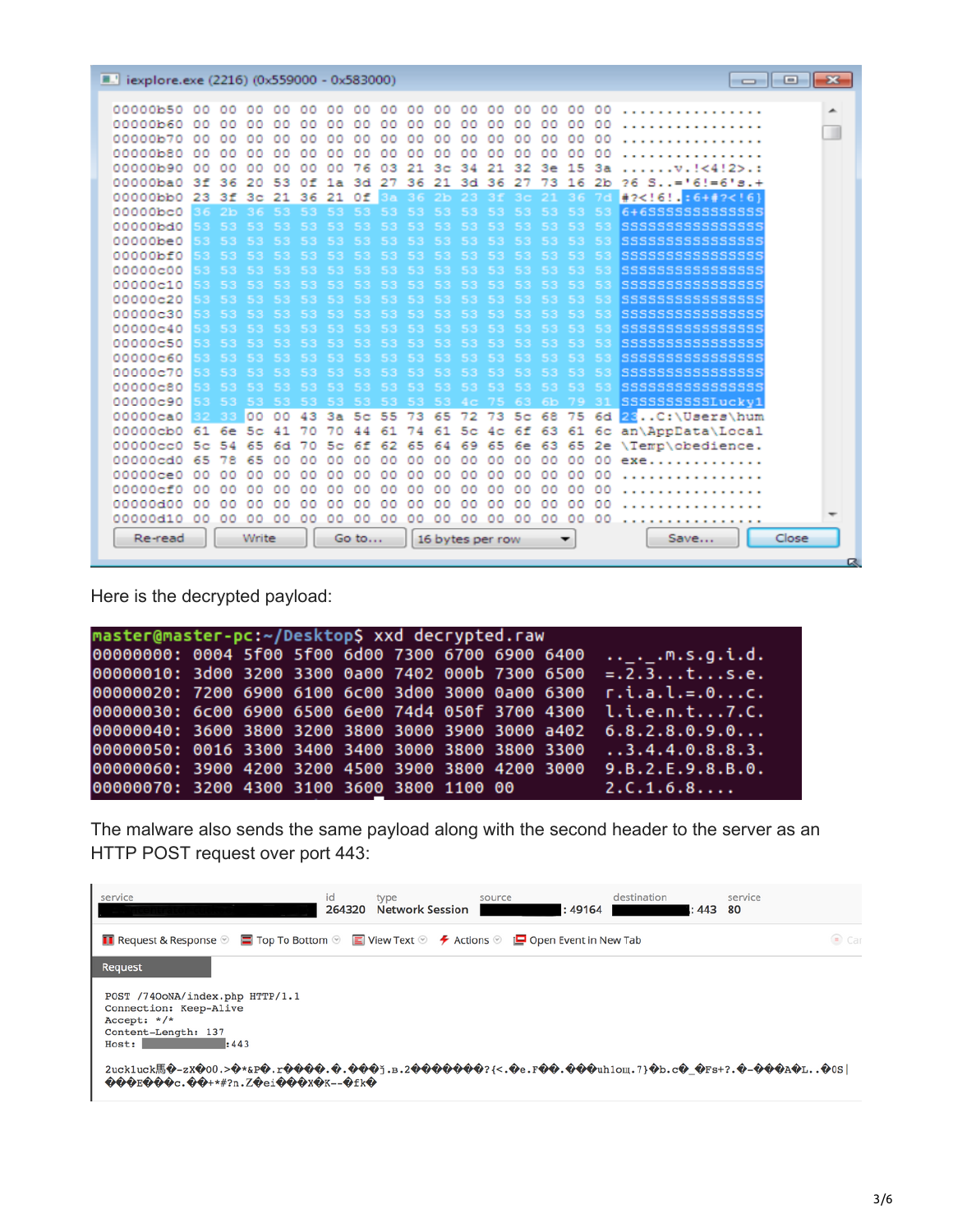A list of commands supported by RedLeaves can be found in the report released by the NCC Group Cyber Defence Operations team [5].

## **Detection using Hunting Pack**

The Hunting pack is designed to allow you to quickly hunt for indicators of compromise or anomalous network activity by dissecting packet traffic within the NetWitness Suite and populating specific meta keys with natural language values for investigation. For more information on the hunting pack including how to deploy it in your environment, please refer to RSA documentation [6].

The screenshot below shows some of the meta keys registered by the hunting pack for the initial RedLeaves beaconing session. That is the one using a raw TCP connection over port 443:



The session was tagged with different meta values indicating suspicious traffic over SSL port. Here is a description of some of those values:

| <b>Meta Value</b>         | <b>Description</b>                                                       |
|---------------------------|--------------------------------------------------------------------------|
| session size 0-5k         | A total session size, request + response payload, between OKB and<br>5KB |
| ratio high<br>transmitted | Between 75% and 100% of the session payload transmitted outbound         |
| potential beacon          | Session assumed to be programmatic, nefarious communications             |
| not top 20 dst            | org.dst is not one of the most common 20 destinations                    |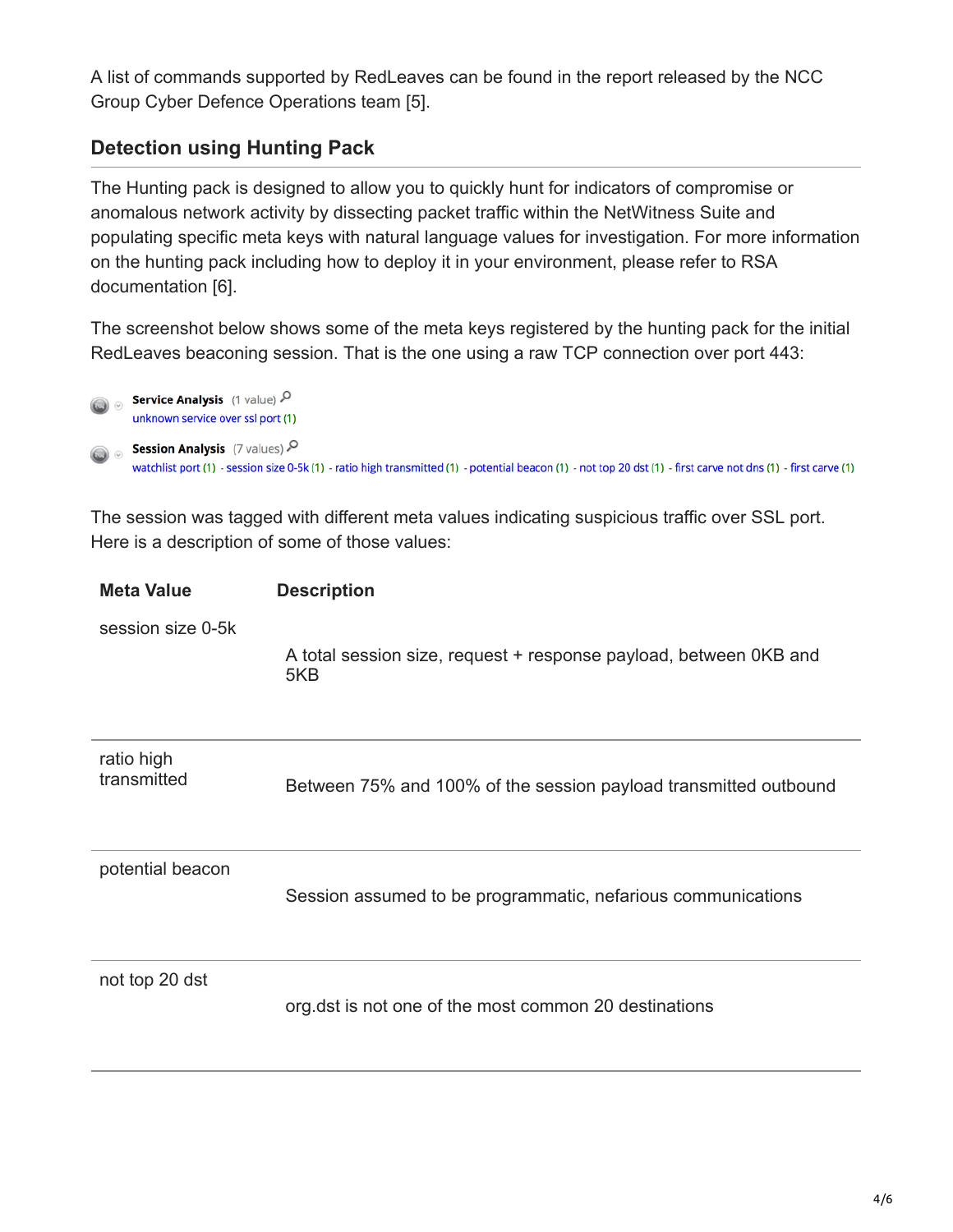| <b>Meta Value</b>   | <b>Description</b>                                                                      |
|---------------------|-----------------------------------------------------------------------------------------|
| first carve         | outbound traffic with two streams and payload > 0                                       |
| first carve not dns | outbound traffic with two streams and payload > 0 and not service type<br>53            |
|                     | The screenshot helow shows some of the meta keys registered by the hunting pack for the |

The screenshot below shows some of the meta keys registered by the hunting pack for the following RedLeaves beaconing sessions. Those are the ones that use HTTP POST requests over port 443:

| $\bigcirc$ | Service Analysis (18 values)<br>watchlist file extension (3) - unknown service over ssl port (3) - http1.1 without user-agent header (3) - http1.1 without referer header (3) - http with binary (3) - http suspicious 4<br>headers (3) - http six or less headers (3) - http post no get no referer directtoip (3) - http post no get low header count not flash (3) - http post no get (3) - http post missing content-<br>type (3) - http over non-standard port (3) - http no user-agent (3) - http no referer (3) - http four or less headers (3) - http four headers (3) - http direct to ip request (3) - host header<br>contains port (3) |
|------------|---------------------------------------------------------------------------------------------------------------------------------------------------------------------------------------------------------------------------------------------------------------------------------------------------------------------------------------------------------------------------------------------------------------------------------------------------------------------------------------------------------------------------------------------------------------------------------------------------------------------------------------------------|
| $\bigcirc$ | <b>Session Analysis</b> (6 values) $\mathcal{P}$<br>watchlist port (3) - session size 0-5k (3) - ratio high transmitted (3) - not top 20 dst (3) - first carve not dns (3) - first carve (3)                                                                                                                                                                                                                                                                                                                                                                                                                                                      |

The sessions were tagged with different meta values indicating suspicious HTTP traffic over SSL port. Here is a description of some of those values:

| <b>Meta Value</b>                              | <b>Description</b>                                                                               |
|------------------------------------------------|--------------------------------------------------------------------------------------------------|
| watchlist file extension                       | Any executable extension commonly used with malware like<br>.exe, .php, .zip, etc                |
| http with binary                               | HTTP with binary data in the body                                                                |
| http suspicious 4 headers                      | Sessions with only HTTP POST and four HTTP headers                                               |
| host-header contains port                      | Host header directly declares a port such as<br>'www.example.com:80'                             |
| http post no get low header<br>count not flash | An HTTP POST request with less than 6 Headers and the user-<br>agent is not 'shockwave flash'    |
| http post no get no referrer<br>directtoip     | HTTP session with at least one POST request to an IP address,<br>no GET requests, and no referer |

While the network behavior explained earlier is not unique to RedLeaves malware, the hunting pack can help an analyst in identifying suspicious traffic in the environment without relying on any network signatures.